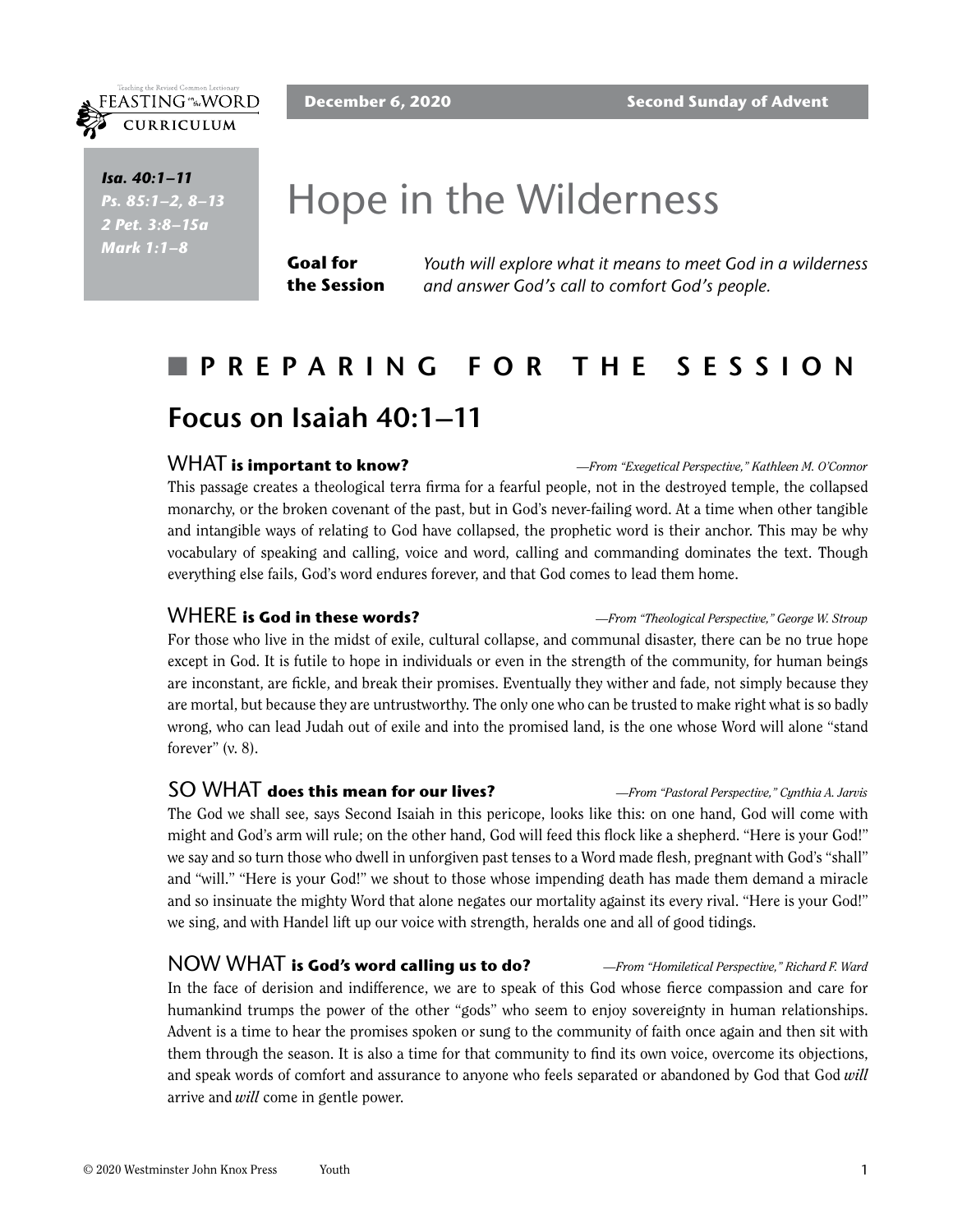

## **Focus on Your Teaching**

**FOCUS SCRIPTURE** *Isaiah 40:1–11*

The wilderness that young people traverse today—despite the veneer of urban sophistication, suburban order, or rural wholesomeness—is one of cynicism, unbelief, and hopelessness, even failure. How, then, might youth find a path through their deserts? God's promises delivered through the prophet Isaiah have an amazingly contemporary resonance. You can help young people embrace the hope and trust embodied in these ancient words and to proclaim them to a weary world.

*Holy Spirit, inspire me to discover your truth and share it with the young people in my care. Amen.*

## n **LEADING THE SESSION**

## **GATHERING**

*Before the session,* prepare an Advent wreath by placing four purple (or whatever color combination your church uses) candles on a wreath with a white candle in the middle of the wreath. Note that throughout Advent, the third option in Responding is a mission project. Seek the help of your congregation's mission and outreach committee to locate an agency that will receive the contributions.

*Before the session,* select four to six newspaper articles that represent the "wilderness" of contemporary life and culture (for example, articles about war or terrorism, political scandal or corruption, social ills, and so forth). Attach each article to a sheet of newsprint, and post the newsprint sheets around the room.

As participants arrive, invite each person to read or skim the posted articles. Ask the youth to write on each sheet a word or phrase that captures the essence of the attached article. When everyone has had time to reflect on at least some of the articles, gather the group around the Advent wreath and review the lists of descriptive words. Then ask:

 $\mathcal{L}$  As a whole, how does this collection of news articles make you feel?

 $\mathcal{L}$  Where can hope to face such events/situations be found?

Explain that one of the major themes of the season of Advent is hope. We Christians find hope in the promised coming of the Messiah, Jesus Christ. Have a participant light two of the purple candles and pray:

*Loving God, lead us into hope in this holy season. In Jesus' name, we pray. Amen.*

#### **YOU WILL NEED**

- ❏ Advent wreath
- ❏ matches or lighter
- ❏ newspapers
- ❏ newsprint
- ❏ markers
- ❏ Bibles
- ❏ copies of Resource Sheet 1

#### For Responding

- ❏ option 1: newsprint, markers, paper, pens
- ❏ option 2: copies of Resource Sheet 2, Bristol board, oil pastels, masking tape, baby oil, cotton balls, fine-point markers
- ❏ option 3: poster board, markers, paper, pen

#### For Web Connection

❏ computer with Internet access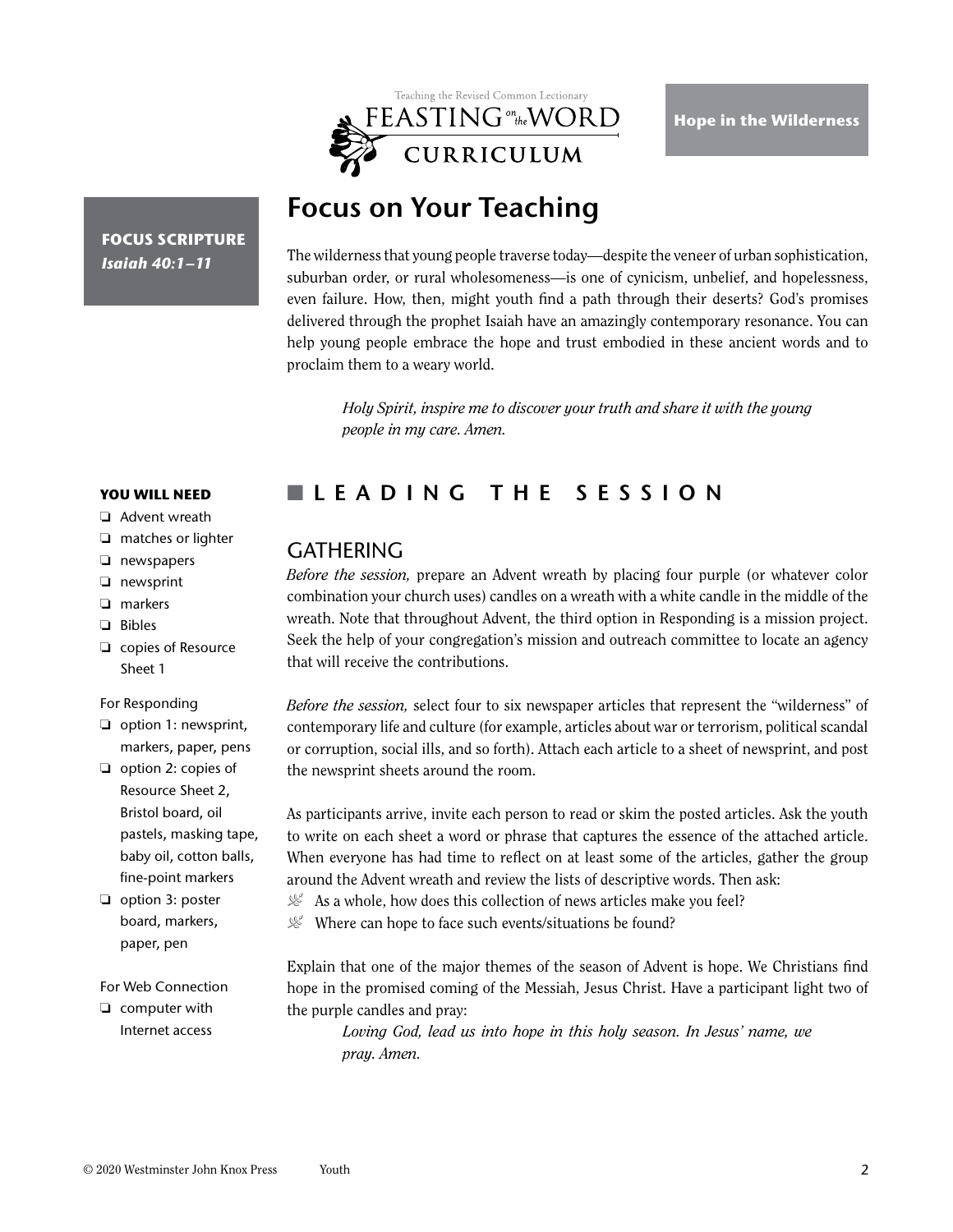

If your class is large, form groups of three for reading and discussing the resource sheet. When the groups have finished, invite each group to give brief highlights of their discussions.

Ask one or more youth to locate a map of the ancient near East using their smartphones. Ask them to find Jerusalem and Babylon and show to the group.

## EXPLORING

Explain that the ancient Israelites found themselves in a seemingly hopeless situation: the Babylonian exile. Distribute copies of Resource Sheet 1 (The Babylonian Exile). Give participants time to read the information on the resource sheet and discuss the reflection questions. After sufficient time, re-gather and invite the groups to report.

Asking the youth to keep in mind what they've learned about the Babylonian exile, give them a few minutes to read Isaiah 40:1–11 silently. Next, invite a volunteer to read the passage aloud. Discuss:

- $\mathcal{L}$  How does God promise to be with the exiles on their wilderness journey to their homeland?
- $\mathcal{L}$  What do verses 6–8 suggest about God, about people, and about the relationship between God and people?
- $\mathcal{L}$  In verses 10–11, how is God described? Do the descriptions of God in these verses conflict with one another, or can God be all of these things? Explain.

Remind the youth that while the ancient Israelites in exile faced the prospect of a difficult journey through a real wilderness to return home and be free, we use Isaiah 40:1–11 in Advent as a way of claiming and proclaiming hope and comfort in Jesus Christ. Ask:

- $\mathcal{L}$  Why do you think the message of hope and comfort is especially poignant during the Advent and Christmas seasons?
- $\mathcal{L}$  What wilderness journeys are your friends facing right now?
- $\mathcal{L}$  In what ways might Isaiah's words provide comfort to them?
- $\mathcal{L}$  How can you offer comfort and hope to someone in need?

## RESPONDING

Choose one of the following learning activities:

- 1. Good Newscast Youth will answer God's call to comfort God's people by creating a newscast. Brainstorm and list on newsprint topics and recent events; include news from beyond the community as well as good happenings within the church and participants' schools, and so forth. With a list of stories in hand, draft the newscast, drawing language from the Scripture passage and assigning parts for news anchors and reporters. Afterward, discuss the process of creating and presenting the newscast. Discuss:
	- $\mathcal{L}$  How does it feel to be a proclaimer of hope and comfort?
	- $\mathcal{L}$  What have you learned from this activity that could help you comfort people in your daily life?
	- $\mathcal{L}$  How will you continue to proclaim God's promises of comfort and hope?



Consider making a video of the newscast and showing it to the congregation or posting it online.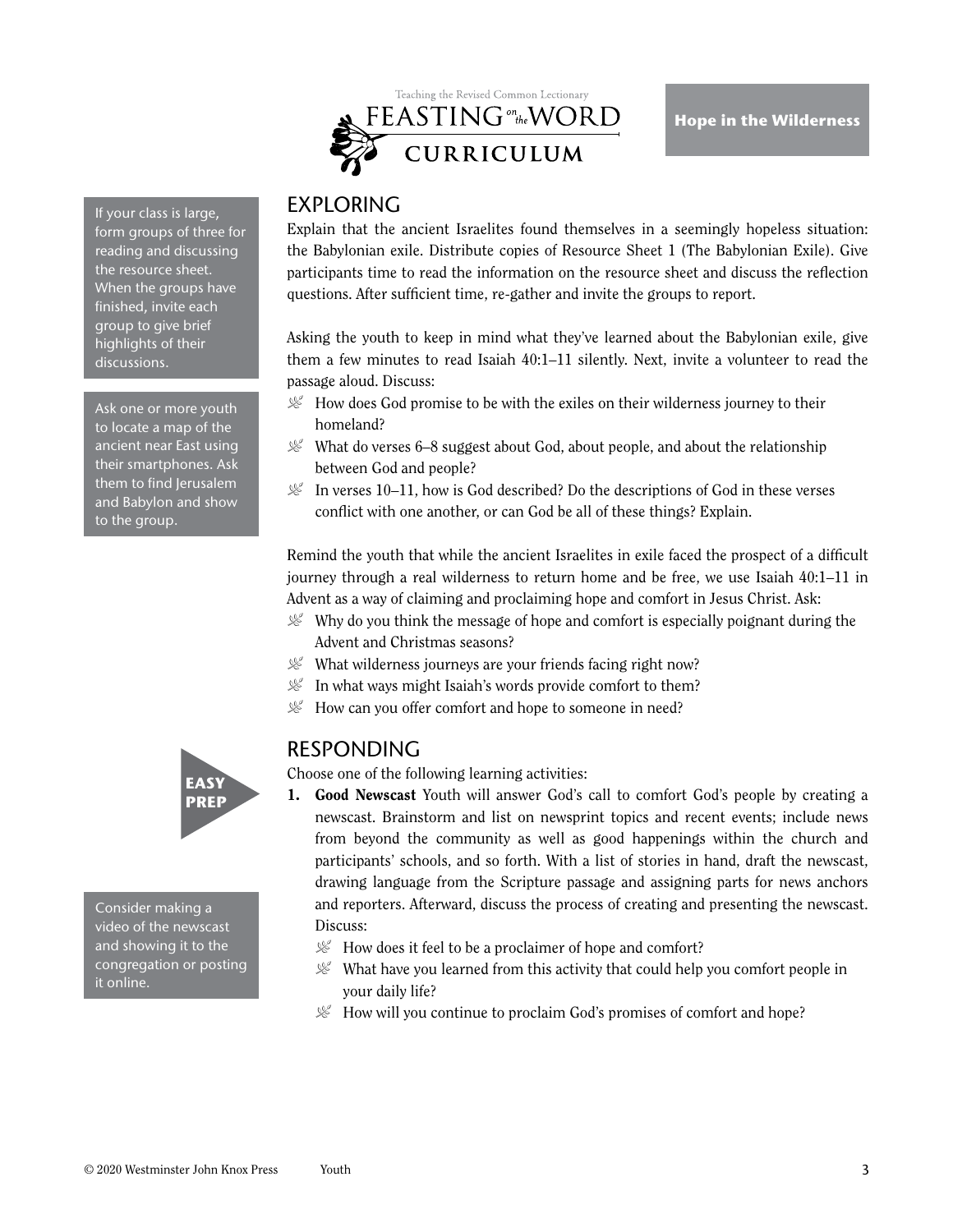

- 2. Hope and Comfort in Art Youth will answer God's call to comfort God's people by creating simple works of art. Follow the instructions on Resource Sheet 2 (Words of Comfort) to guide the youth through the creation process, and then help them decide who they'd like the recipients to be. Discuss:
	- $\mathcal{L}$  What new insights on God's promises to God's people did you gain from this project?
	- $\mathcal{L}$  How will you continue to proclaim God's promises of comfort and hope?
- 3. Advent Mission Project Youth will answer God's call to comfort God's people by sponsoring a winter coat collection. Have the group select a local mission agency to receive the coats and a location where a coat tree will be located in your church building. Then, form three groups. Have one group create publicity posters that can be displayed around the church, have a second group create a short article that can go in your congregation's newsletter or on e-mail blast, and have a third group write a script for an announcement that can be made during worship. After December 21, they will give the coats to people in need.

## **CLOSING**

Ask the youth to name the first thing that comes to mind when they think of the season of Advent. When all who wish to respond have done so, ask how their understanding of Advent is reflected in Isaiah's words to the Israelite exiles in Babylon.

Invite participants to enter a time of silent prayer, encouraging them to break the silence, "popcorn" style, as they feel led, with prayers for those in particular need of God's comfort and hope. Then, offer these or similar words in closing:

*Loving God, you brought your exiled people through a desert wilderness, giving them hope for new lives in their own homes. Grant us hope and lead us to offer tidings of comfort and joy in this holy season. Through Christ, who has come and will come again. Amen.*

## n **ENHANCEMENT**

## WEB CONNECTION

Explore Advent Conspiracy (adventconspiracy), which aims to help Christians experience Advent and Christmas in a simpler, less commercialized way. Note that there are resources for congregations and individuals who are interested in worshiping fully, spending less, giving more, and loving all.

- $\mathcal{L}$  What do you think of Advent Conspiracy?
- $\mathcal{L}$  How do you imagine the ministry of Advent Conspiracy bringing hope and comfort to people in need?
- $\mathcal{L}$  How might you and your youth group or congregation get involved, publicize, or present some of the root ideas of Advent Conspiracy with others?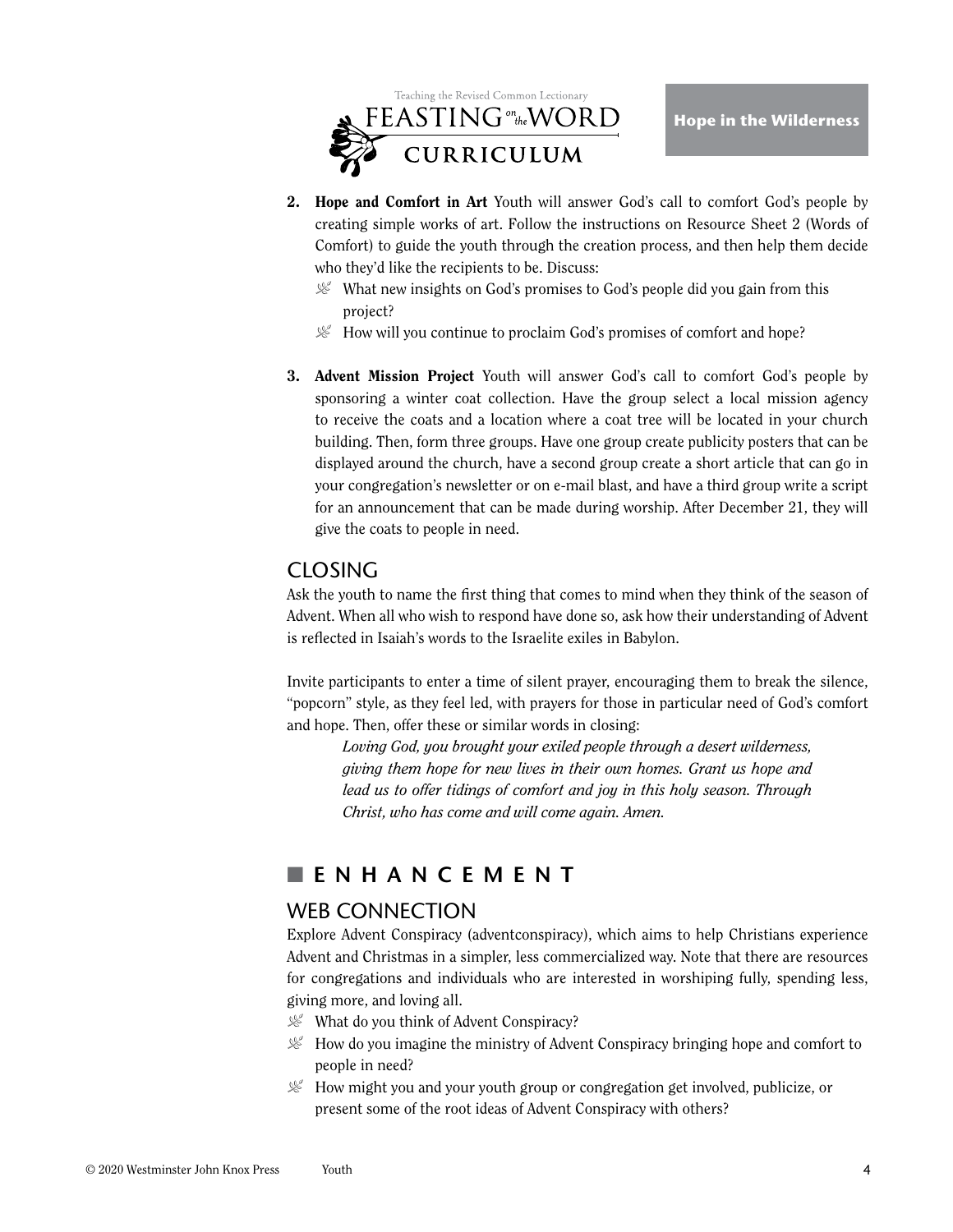**December 6, 2020 Hope in the Wilderness**



# $AS<sub>S</sub>YR<sub>1A</sub>$ Mediterranean Sea ABYLONIA Jordan **SUDAY** Red Sea

**Youth Resource Sheet 1**

## The Babylonian Exile

We sometimes think of the Middle East as a place of political turmoil and war. It was no less so during Old Testament times. While there were periods of peace and stability, they were often interrupted by brutal wars. The Babylonian Empire conquered Jerusalem and the land of Judah in 597 b.c.e. Jerusalem was ransacked, and the Israelite people were marched into exile in Babylon, where they lived until 539.

The prophet who wrote Isaiah 40–55 (Bible scholars call these chapters "Deutero-Isaiah" or 2 Isaiah) was at work during the end of the exile. His words promise that God will rescue the Israelites and return them to their home. However, it wasn't easy to convince the exiles that this was a good idea: by the end of the exile, many of the Israelites living in Babylon had been born there and many of those with memories of Jerusalem had died. Some of the Israelites had built comfortable lives in Babylon, even to the point of adopting the Babylonian gods, and were not inclined to make the long march back through desert wilderness to their war-ravaged homeland under the care of a God they didn't really know.

Reflection questions:

- How do you think the people felt? Why do you think some wanted to stay in Babylon?
- Why would some people be seeking comfort?
- What situations can you think of that are similar to exile?